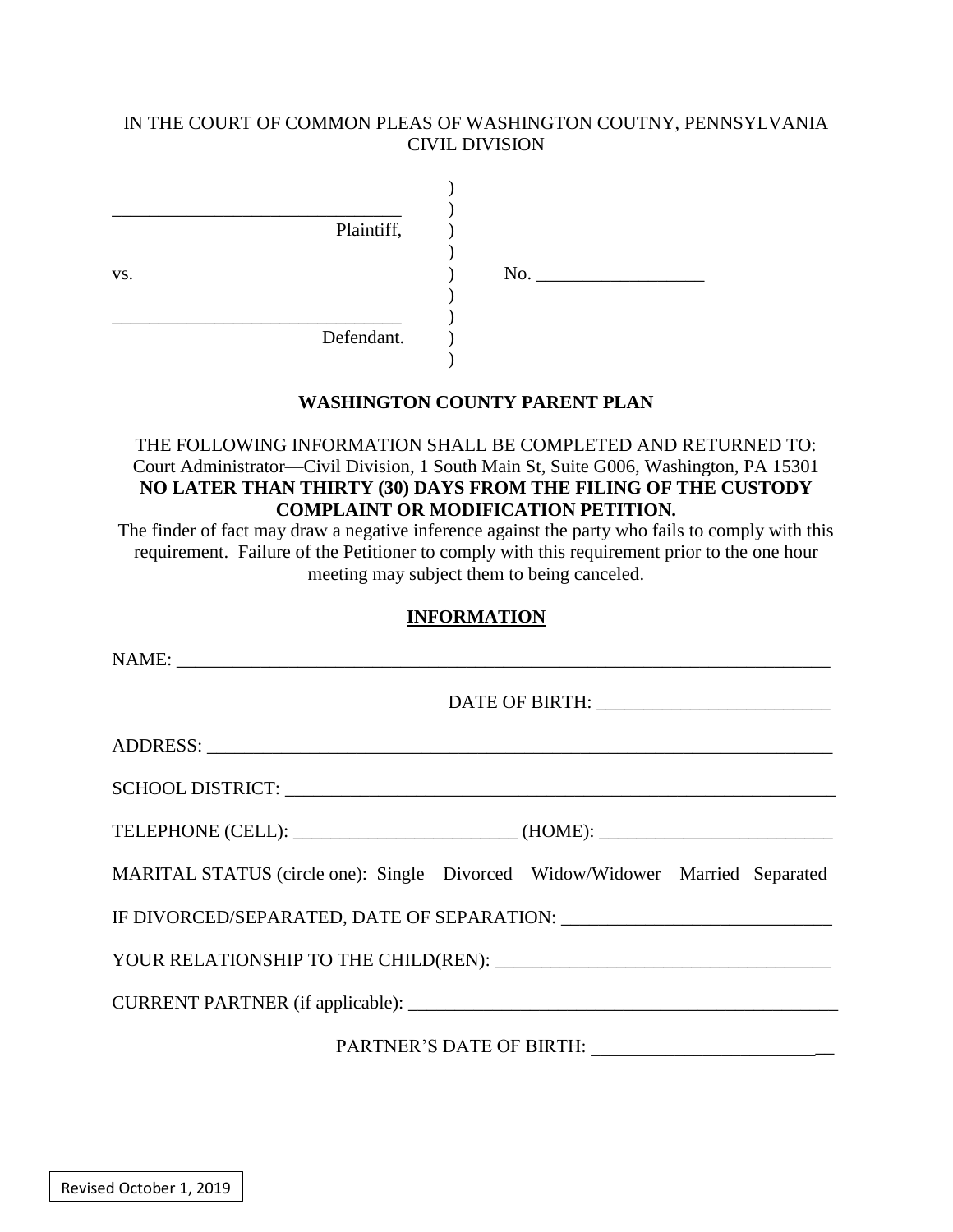### **PROTECTION FROM ABUSE:**

DO YOU HAVE A CURRENT PFA ORDER ON YOUR BEHALF (circle one)? Yes No

DO YOU HAVE A CURRENT PFA ORDER AGAINST YOU (circle one)? Yes No

DO YOU HAVE A CURRENT PFA ORDER ON BEHALF OF ANY MINOR CHILDREN INVOLVED IN THIS CASE (circle one)? Yes No

IS THERE ANY CUSTODY PROVISION IN YOUR PFA ORDER (circle one)? Yes No IF YES, EXPLAIN and/or ATTACH A COPY OF THE PFA ORDER: \_\_\_\_\_\_\_\_\_\_\_\_\_\_\_\_\_\_\_\_\_\_\_\_\_

#### **CYS:**

\_\_\_\_\_\_\_\_\_\_\_\_\_\_\_\_\_\_\_\_\_\_\_\_\_\_\_\_\_\_\_\_\_\_\_\_\_\_\_\_\_\_\_\_\_\_\_\_\_\_\_\_\_\_\_\_\_\_\_\_\_\_\_\_\_\_\_\_\_\_\_\_\_\_\_\_\_\_

\_\_\_\_\_\_\_\_\_\_\_\_\_\_\_\_\_\_\_\_\_\_\_\_\_\_\_\_\_\_\_\_\_\_\_\_\_\_\_\_\_\_\_\_\_\_\_\_\_\_\_\_\_\_\_\_\_\_\_\_\_\_\_\_\_\_\_\_\_\_\_\_\_\_\_\_\_\_

IS THERE AN OPEN CYS CASE INVOLVING ONE OR MORE OF THE CHILDREN IN THIS CASE (circle one)? Yes No

\_\_\_\_\_\_\_\_\_\_\_\_\_\_\_\_\_\_\_\_\_\_\_\_\_\_\_\_\_\_\_\_\_\_\_\_\_\_\_\_\_\_\_\_\_\_\_\_\_\_\_\_\_\_\_\_\_\_\_\_\_\_\_\_\_\_\_\_\_\_\_\_\_\_\_\_\_\_

\_\_\_\_\_\_\_\_\_\_\_\_\_\_\_\_\_\_\_\_\_\_\_\_\_\_\_\_\_\_\_\_\_\_\_\_\_\_\_\_\_\_\_\_\_\_\_\_\_\_\_\_\_\_\_\_\_\_\_\_\_\_\_\_\_\_\_\_\_\_\_\_\_\_\_\_\_\_

IF YES, DO YOU HAVE A SAFETY PLAN (circle one)? Yes No IF YES, EXPLAIN and/ or ATTACH A COPY OF THE SAFETY PLAN:

IS THERE A CLOSED CYS CASE INVOLVING ONE OR MORE OF THE CHILDREN IN THIS CASE (circle one)? Yes No IF YES, ATTACH A COPY OF THE CYS CLOSURE LETTER. IF YES, WHAT WAS THE DATE OF CLOSURE: \_\_\_\_\_\_\_\_\_\_\_\_\_\_\_\_\_\_\_\_\_\_\_\_\_\_\_\_\_\_\_\_\_\_\_\_

### **YOUR HOUSEHOLD:**

\_\_\_\_\_\_\_\_\_\_\_\_\_\_\_\_\_\_\_\_\_\_\_\_\_\_\_\_\_\_\_\_\_\_\_\_\_\_\_\_\_\_\_\_\_\_\_\_\_\_\_\_\_\_\_\_\_\_\_\_\_\_\_\_\_\_\_\_\_\_\_\_\_\_\_\_\_\_

\_\_\_\_\_\_\_\_\_\_\_\_\_\_\_\_\_\_\_\_\_\_\_\_\_\_\_\_\_\_\_\_\_\_\_\_\_\_\_\_\_\_\_\_\_\_\_\_\_\_\_\_\_\_\_\_\_\_\_\_\_\_\_\_\_\_\_\_\_\_\_\_\_\_\_\_\_\_

\_\_\_\_\_\_\_\_\_\_\_\_\_\_\_\_\_\_\_\_\_\_\_\_\_\_\_\_\_\_\_\_\_\_\_\_\_\_\_\_\_\_\_\_\_\_\_\_\_\_\_\_\_\_\_\_\_\_\_\_\_\_\_\_\_\_\_\_\_\_\_\_\_\_\_\_\_\_

\_\_\_\_\_\_\_\_\_\_\_\_\_\_\_\_\_\_\_\_\_\_\_\_\_\_\_\_\_\_\_\_\_\_\_\_\_\_\_\_\_\_\_\_\_\_\_\_\_\_\_\_\_\_\_\_\_\_\_\_\_\_\_\_\_\_\_\_\_\_\_\_\_\_\_\_\_\_

MEMBERS OF YOUR CURRENT HOUSEHOLD: Name: Relationship to the child(ren):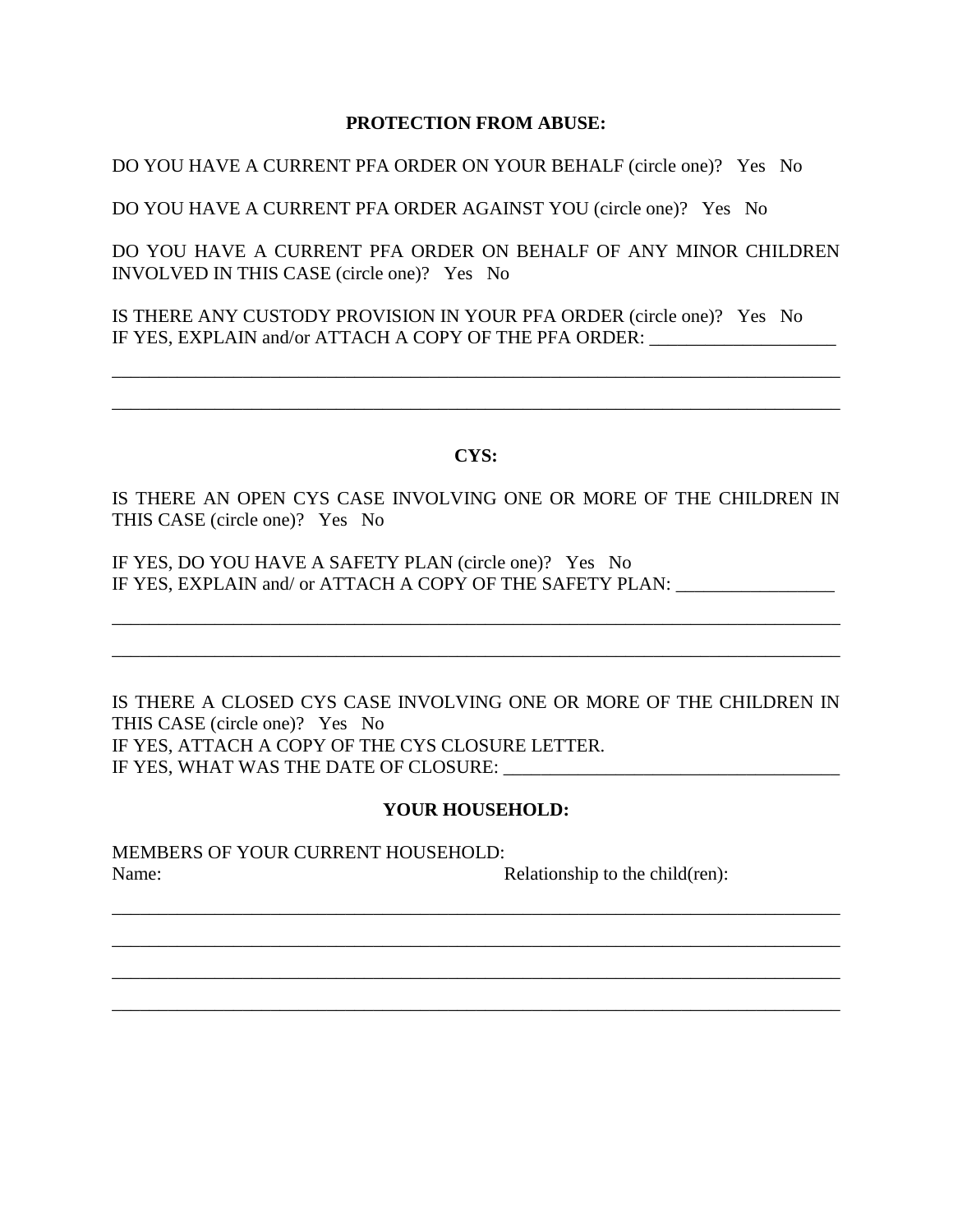### YOUR EMPLOYMENT/CHILD CARE:

IF EMPLOYED, IS YOUR SCHEDULE STEADY/PREDICTABLE (circle one)? Yes No 

### IF CHILDCARE IS NEEDED, WHO PROVIDES THIS CARE? \_\_\_\_\_\_\_\_\_\_\_\_\_\_\_\_\_\_\_\_\_\_\_\_\_\_\_\_\_\_\_\_

#### **CHILD(REN) INVOLVED IN THIS CASE:**

| Child's Name: | Child's Age: | Where does this child live?<br>(list person's name or address)        |
|---------------|--------------|-----------------------------------------------------------------------|
|               |              |                                                                       |
|               |              |                                                                       |
| Child's Name: | School:      | IF SCHOOL AGE, WHAT SCHOOL OR PRESCHOOL DOES EACH CHILD ATTEND?       |
|               |              |                                                                       |
| IN?           |              | WHAT EXTRA-CURRICULAR ACTIVITIES, IF ANY, DOES EACH CHILD PARTICIPATE |
| Child's Name: | Activities:  |                                                                       |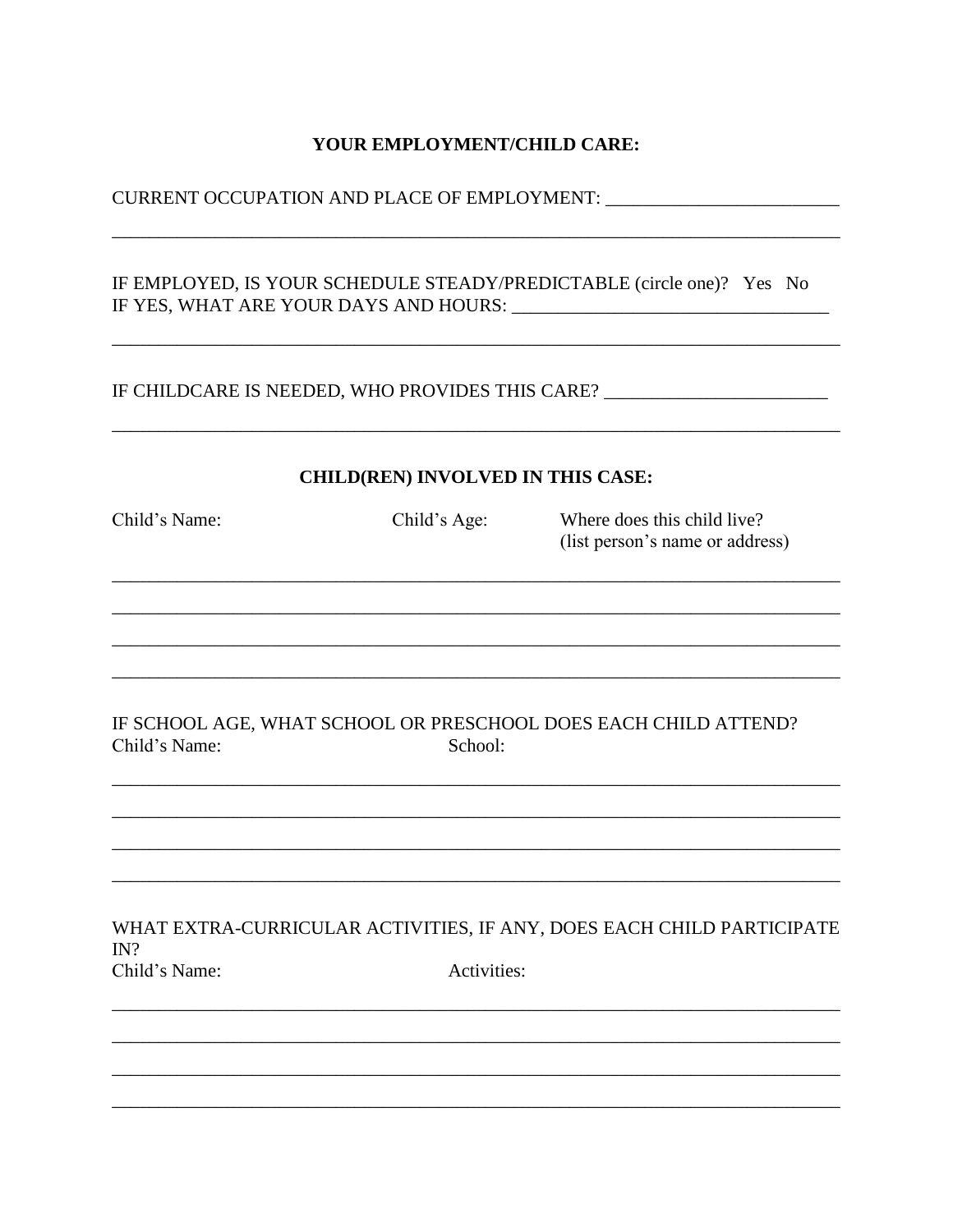DO ANY OF THE CHILD(REN) HAVE SPECIAL NEEDS? (Please include any physical, emotional, mental health, developmental, and learning/educational special needs): Child's Name: Special Need(s):

\_\_\_\_\_\_\_\_\_\_\_\_\_\_\_\_\_\_\_\_\_\_\_\_\_\_\_\_\_\_\_\_\_\_\_\_\_\_\_\_\_\_\_\_\_\_\_\_\_\_\_\_\_\_\_\_\_\_\_\_\_\_\_\_\_\_\_\_\_\_\_\_\_\_\_\_\_\_

\_\_\_\_\_\_\_\_\_\_\_\_\_\_\_\_\_\_\_\_\_\_\_\_\_\_\_\_\_\_\_\_\_\_\_\_\_\_\_\_\_\_\_\_\_\_\_\_\_\_\_\_\_\_\_\_\_\_\_\_\_\_\_\_\_\_\_\_\_\_\_\_\_\_\_\_\_\_

\_\_\_\_\_\_\_\_\_\_\_\_\_\_\_\_\_\_\_\_\_\_\_\_\_\_\_\_\_\_\_\_\_\_\_\_\_\_\_\_\_\_\_\_\_\_\_\_\_\_\_\_\_\_\_\_\_\_\_\_\_\_\_\_\_\_\_\_\_\_\_\_\_\_\_\_\_\_

\_\_\_\_\_\_\_\_\_\_\_\_\_\_\_\_\_\_\_\_\_\_\_\_\_\_\_\_\_\_\_\_\_\_\_\_\_\_\_\_\_\_\_\_\_\_\_\_\_\_\_\_\_\_\_\_\_\_\_\_\_\_\_\_\_\_\_\_\_\_\_\_\_\_\_\_\_\_

## **LEGAL CUSTODY:**

WHO CURRENTLY MAKES DECISIONS REGARDING THE CHILD(REN)?

WHO WOULD YOU LIKE TO BE ABLE TO MAKE DECISIONS REGARDING THE CHILD(REN)?

\_\_\_\_\_\_\_\_\_\_\_\_\_\_\_\_\_\_\_\_\_\_\_\_\_\_\_\_\_\_\_\_\_\_\_\_\_\_\_\_\_\_\_\_\_\_\_\_\_\_\_\_\_\_\_\_\_\_\_\_\_\_\_\_\_\_\_\_\_\_\_\_\_\_\_\_\_\_

\_\_\_\_\_\_\_\_\_\_\_\_\_\_\_\_\_\_\_\_\_\_\_\_\_\_\_\_\_\_\_\_\_\_\_\_\_\_\_\_\_\_\_\_\_\_\_\_\_\_\_\_\_\_\_\_\_\_\_\_\_\_\_\_\_\_\_\_\_\_\_\_\_\_\_\_\_\_

## **PHYSICAL CUSTODY:**

DO YOU HAVE A CURRENT CUSTODY ORDER THAT YOU ARE FOLLOWING (circle one)? Yes No

IF YES, DATE OF THAT ORDER: \_\_\_\_\_\_\_\_\_\_\_\_\_\_\_\_\_\_\_\_\_\_\_\_\_\_\_\_\_\_\_\_\_\_\_\_\_\_\_\_\_\_\_\_\_\_\_\_

IF NO or IF YOU HAVE AN ORDER, BUT HAVE ANOTHER CUSTODY ARRANGEMENT, DESCRIBE YOUR CURRENT CUSTODY ARRANGEMENT:

\_\_\_\_\_\_\_\_\_\_\_\_\_\_\_\_\_\_\_\_\_\_\_\_\_\_\_\_\_\_\_\_\_\_\_\_\_\_\_\_\_\_\_\_\_\_\_\_\_\_\_\_\_\_\_\_\_\_\_\_\_\_\_\_\_\_\_\_\_\_\_\_\_\_\_\_\_\_

\_\_\_\_\_\_\_\_\_\_\_\_\_\_\_\_\_\_\_\_\_\_\_\_\_\_\_\_\_\_\_\_\_\_\_\_\_\_\_\_\_\_\_\_\_\_\_\_\_\_\_\_\_\_\_\_\_\_\_\_\_\_\_\_\_\_\_\_\_\_\_\_\_\_\_\_\_\_

\_\_\_\_\_\_\_\_\_\_\_\_\_\_\_\_\_\_\_\_\_\_\_\_\_\_\_\_\_\_\_\_\_\_\_\_\_\_\_\_\_\_\_\_\_\_\_\_\_\_\_\_\_\_\_\_\_\_\_\_\_\_\_\_\_\_\_\_\_\_\_\_\_\_\_\_\_\_

\_\_\_\_\_\_\_\_\_\_\_\_\_\_\_\_\_\_\_\_\_\_\_\_\_\_\_\_\_\_\_\_\_\_\_\_\_\_\_\_\_\_\_\_\_\_\_\_\_\_\_\_\_\_\_\_\_\_\_\_\_\_\_\_\_\_\_\_\_\_\_\_\_\_\_\_\_\_

DO YOU WANT YOUR CURRENT ORDER OR ARRANGEMENT TO REMAIN THE SAME (circle one)? Yes No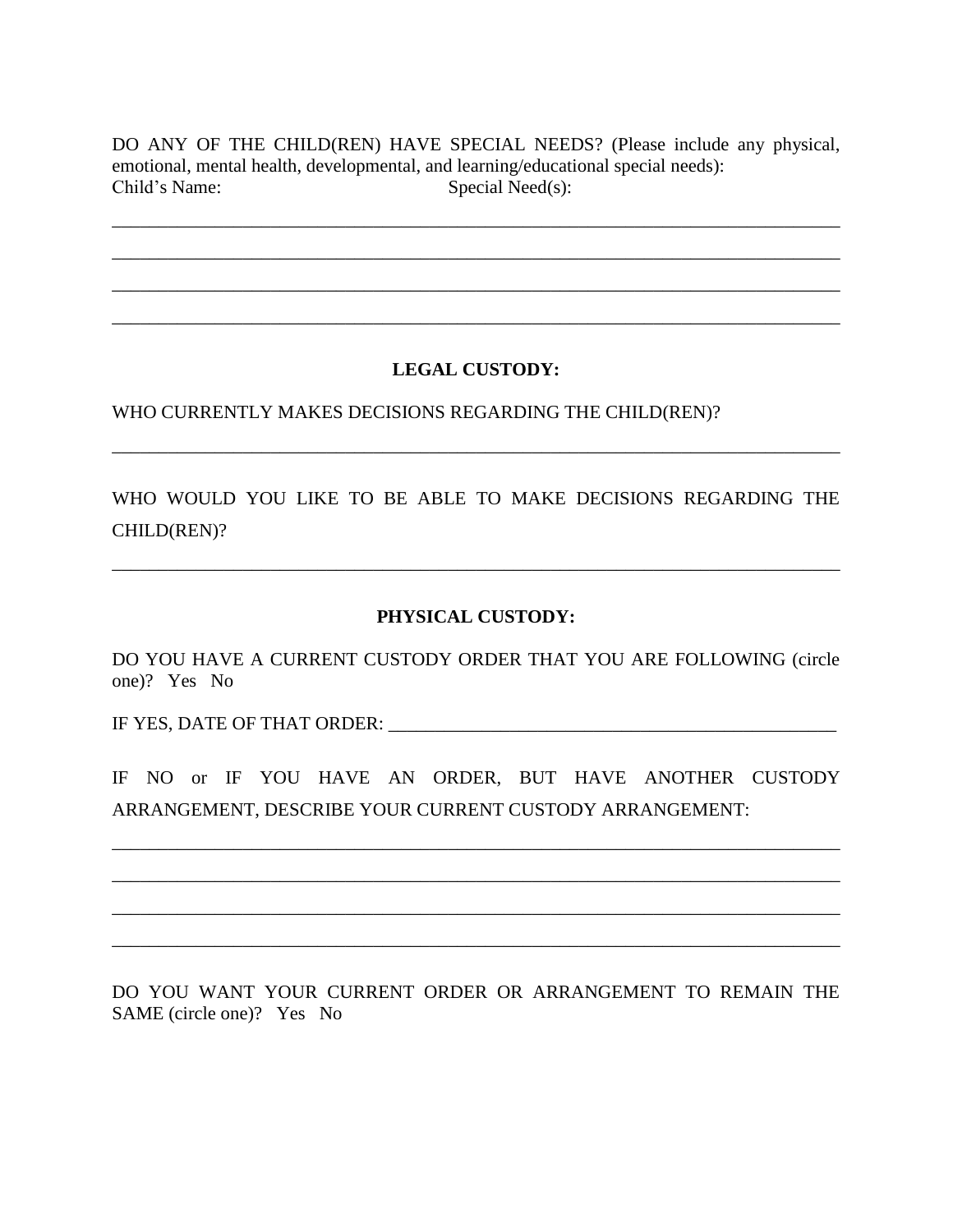## IF NO, WHAT WOULD YOU LIKE YOUR NEW SCHEDULE TO BE?

### WHAT TRANSPORTATION ARRANGEMENT WOULD YOU PREFER?

## IF YOU PREFER TO MEET AT A LOCATION, WHAT/WHERE IS IT?

### **HOLIDAYS:**

\_\_\_\_\_\_\_\_\_\_\_\_\_\_\_\_\_\_\_\_\_\_\_\_\_\_\_\_\_\_\_\_\_\_\_\_\_\_\_\_\_\_\_\_\_\_\_\_\_\_\_\_\_\_\_\_\_\_\_\_\_\_\_\_\_\_\_\_\_\_\_\_\_\_\_\_\_\_

\_\_\_\_\_\_\_\_\_\_\_\_\_\_\_\_\_\_\_\_\_\_\_\_\_\_\_\_\_\_\_\_\_\_\_\_\_\_\_\_\_\_\_\_\_\_\_\_\_\_\_\_\_\_\_\_\_\_\_\_\_\_\_\_\_\_\_\_\_\_\_\_\_\_\_\_\_\_

\_\_\_\_\_\_\_\_\_\_\_\_\_\_\_\_\_\_\_\_\_\_\_\_\_\_\_\_\_\_\_\_\_\_\_\_\_\_\_\_\_\_\_\_\_\_\_\_\_\_\_\_\_\_\_\_\_\_\_\_\_\_\_\_\_\_\_\_\_\_\_\_\_\_\_\_\_\_

\_\_\_\_\_\_\_\_\_\_\_\_\_\_\_\_\_\_\_\_\_\_\_\_\_\_\_\_\_\_\_\_\_\_\_\_\_\_\_\_\_\_\_\_\_\_\_\_\_\_\_\_\_\_\_\_\_\_\_\_\_\_\_\_\_\_\_\_\_\_\_\_\_\_\_\_\_\_

\_\_\_\_\_\_\_\_\_\_\_\_\_\_\_\_\_\_\_\_\_\_\_\_\_\_\_\_\_\_\_\_\_\_\_\_\_\_\_\_\_\_\_\_\_\_\_\_\_\_\_\_\_\_\_\_\_\_\_\_\_\_\_\_\_\_\_\_\_\_\_\_\_\_\_\_\_\_

\_\_\_\_\_\_\_\_\_\_\_\_\_\_\_\_\_\_\_\_\_\_\_\_\_\_\_\_\_\_\_\_\_\_\_\_\_\_\_\_\_\_\_\_\_\_\_\_\_\_\_\_\_\_\_\_\_\_\_\_\_\_\_\_\_\_\_\_\_\_\_\_\_\_\_\_\_\_

\_\_\_\_\_\_\_\_\_\_\_\_\_\_\_\_\_\_\_\_\_\_\_\_\_\_\_\_\_\_\_\_\_\_\_\_\_\_\_\_\_\_\_\_\_\_\_\_\_\_\_\_\_\_\_\_\_\_\_\_\_\_\_\_\_\_\_\_\_\_\_\_\_\_\_\_\_\_

WHICH OF THE FOLLOWING DO YOU PREFER (check all that apply):

- \_\_\_ Splitting the day of each holiday in half.
- \_\_\_ Getting the full holiday, but rotating every other year.
- \_\_\_ Having all holidays spent with you.
- \_\_\_ Having all holidays spent with the other party.

### **SUMMER:**

DO YOU WANT A DIFFERENT PHYSICAL CUSTODY SCHEDULE DURING THE SUMMER MONTHS (circle one)? Yes No IF YES, WHAT WOULD YOU LIKE THE SUMMER SCHEDULE TO BE?

\_\_\_\_\_\_\_\_\_\_\_\_\_\_\_\_\_\_\_\_\_\_\_\_\_\_\_\_\_\_\_\_\_\_\_\_\_\_\_\_\_\_\_\_\_\_\_\_\_\_\_\_\_\_\_\_\_\_\_\_\_\_\_\_\_\_\_\_\_\_\_\_\_\_\_\_\_\_

\_\_\_\_\_\_\_\_\_\_\_\_\_\_\_\_\_\_\_\_\_\_\_\_\_\_\_\_\_\_\_\_\_\_\_\_\_\_\_\_\_\_\_\_\_\_\_\_\_\_\_\_\_\_\_\_\_\_\_\_\_\_\_\_\_\_\_\_\_\_\_\_\_\_\_\_\_\_

DO YOU WANT EXTENDED TIME IN THE SUMMER FOR VACATION WITH THE CHILD(REN) (circle one)? Yes No IF YES, WHAT WOULD YOU LIKE THE VACATION TO BE?

\_\_\_\_\_\_\_\_\_\_\_\_\_\_\_\_\_\_\_\_\_\_\_\_\_\_\_\_\_\_\_\_\_\_\_\_\_\_\_\_\_\_\_\_\_\_\_\_\_\_\_\_\_\_\_\_\_\_\_\_\_\_\_\_\_\_\_\_\_\_\_\_\_\_\_\_\_\_

\_\_\_\_\_\_\_\_\_\_\_\_\_\_\_\_\_\_\_\_\_\_\_\_\_\_\_\_\_\_\_\_\_\_\_\_\_\_\_\_\_\_\_\_\_\_\_\_\_\_\_\_\_\_\_\_\_\_\_\_\_\_\_\_\_\_\_\_\_\_\_\_\_\_\_\_\_\_